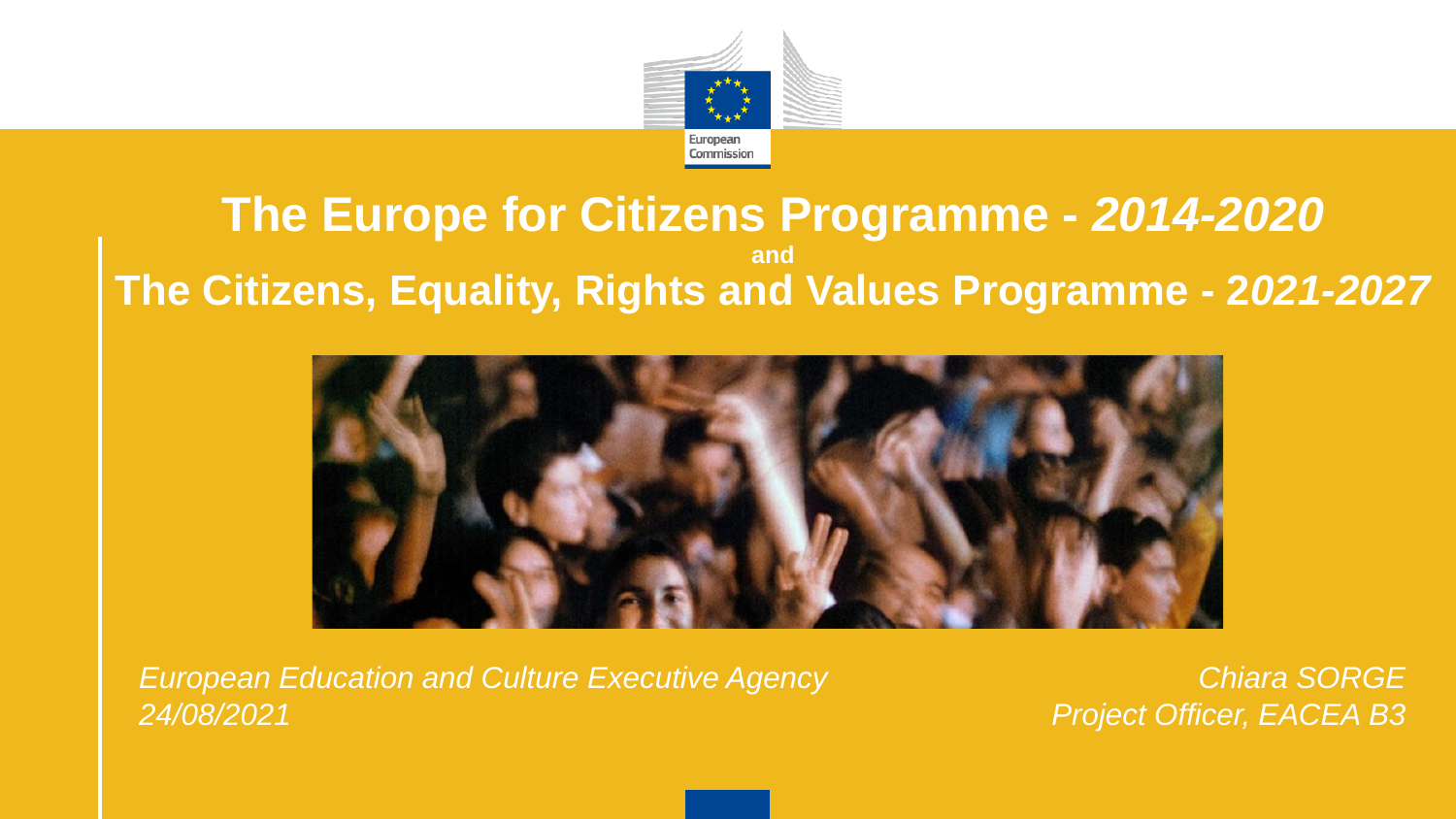## The **Europe for Citizens programme** – 2014-2020

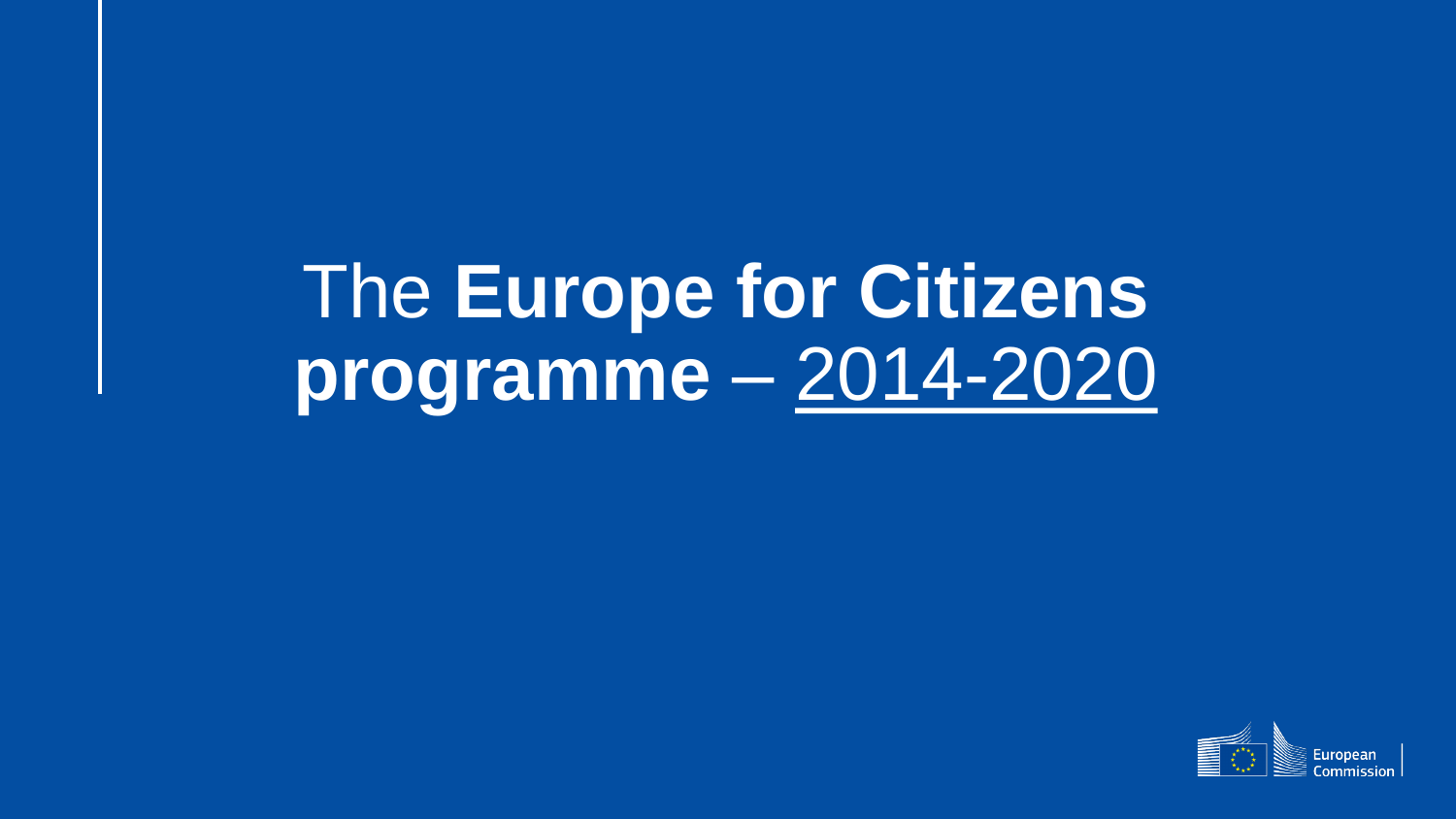#### General objectives and strands

Contribute to citizens understanding of the Union, its history and diversity

Promote conditions for civic and democratic participation at EU level

| <b>Strand 1 - European</b><br><b>Remembrance</b> | • Remembrance                   |
|--------------------------------------------------|---------------------------------|
| <b>Strand 2 - Democratic</b>                     | • Town Twining                  |
| <b>Engagement and Civic</b>                      | <b>• Networks of Towns</b>      |
| <b>Participation</b>                             | <b>• Civil Society projects</b> |

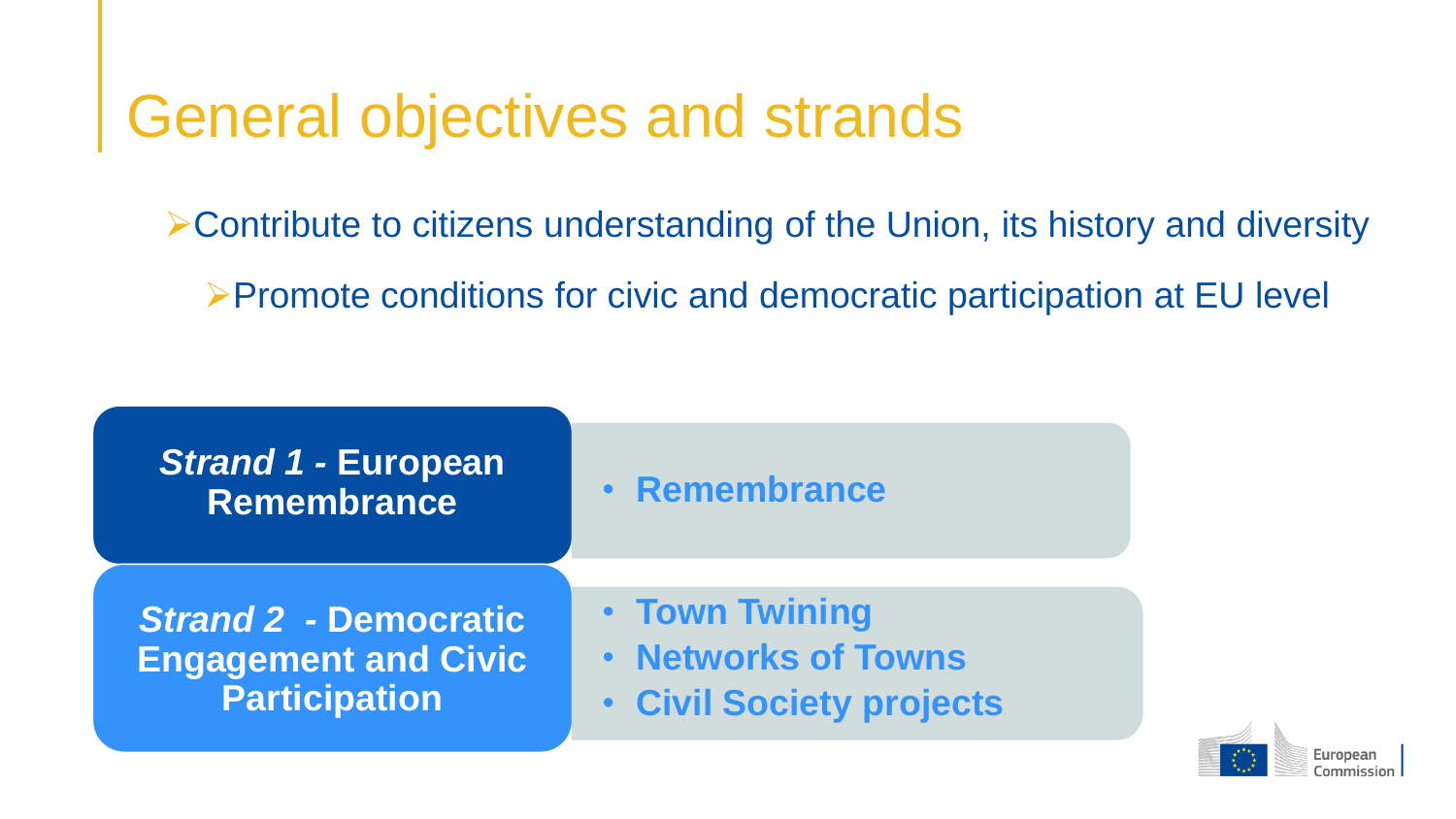#### Measures of the programme

- **Remembrance**: promoting reflection on causes of totalitarian regimes and defining moments in recent european history;
- **Town Twinning**: bringing together partner towns in a town twinning event mobilizing citizens at local and Union levels to debate on concrete issues from the European political agenda;
- **Network of Towns**: municipalities and associations working together on a common theme in a long-term perspective – developing networks among towns to make their cooperation sustainable;
- **Civil Society**: gathering citizens from different levels in activities directly linked to Union policies, to give them an opportunity to concretely participate in the Union policy-making process.

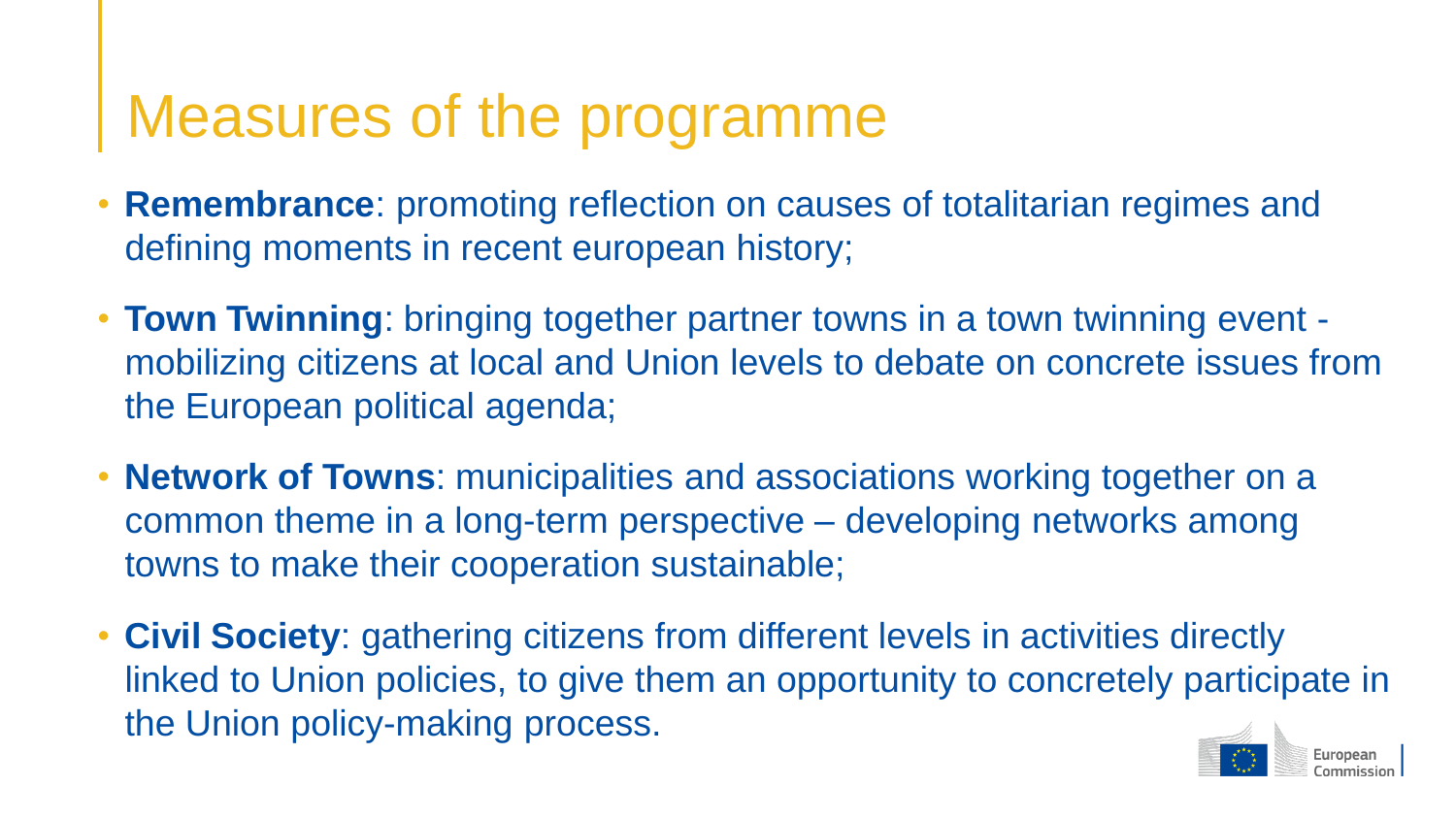### Focus on Civil Society Projects – Strand 2

Promoting **transnational partnership** and networks of civil society organisations **directly involving citizens**;

Stimulating and organizing **reflections, debates** or other activities related to the priority themes of the programme and propose **practical solutions**.

#### *PRIORITIES 2020*

- *Debating the future of Europe and challenging Euroscepticism*
- *Promoting solidarity as a basic concept*
- *Fostering intercultural dialogue and mutual understanding and combatting the stigmatisation of migrants and minority groups*

Civil society organisations, educational, cultural or research institutions.

*Partners can also be public local/regional authorities* 

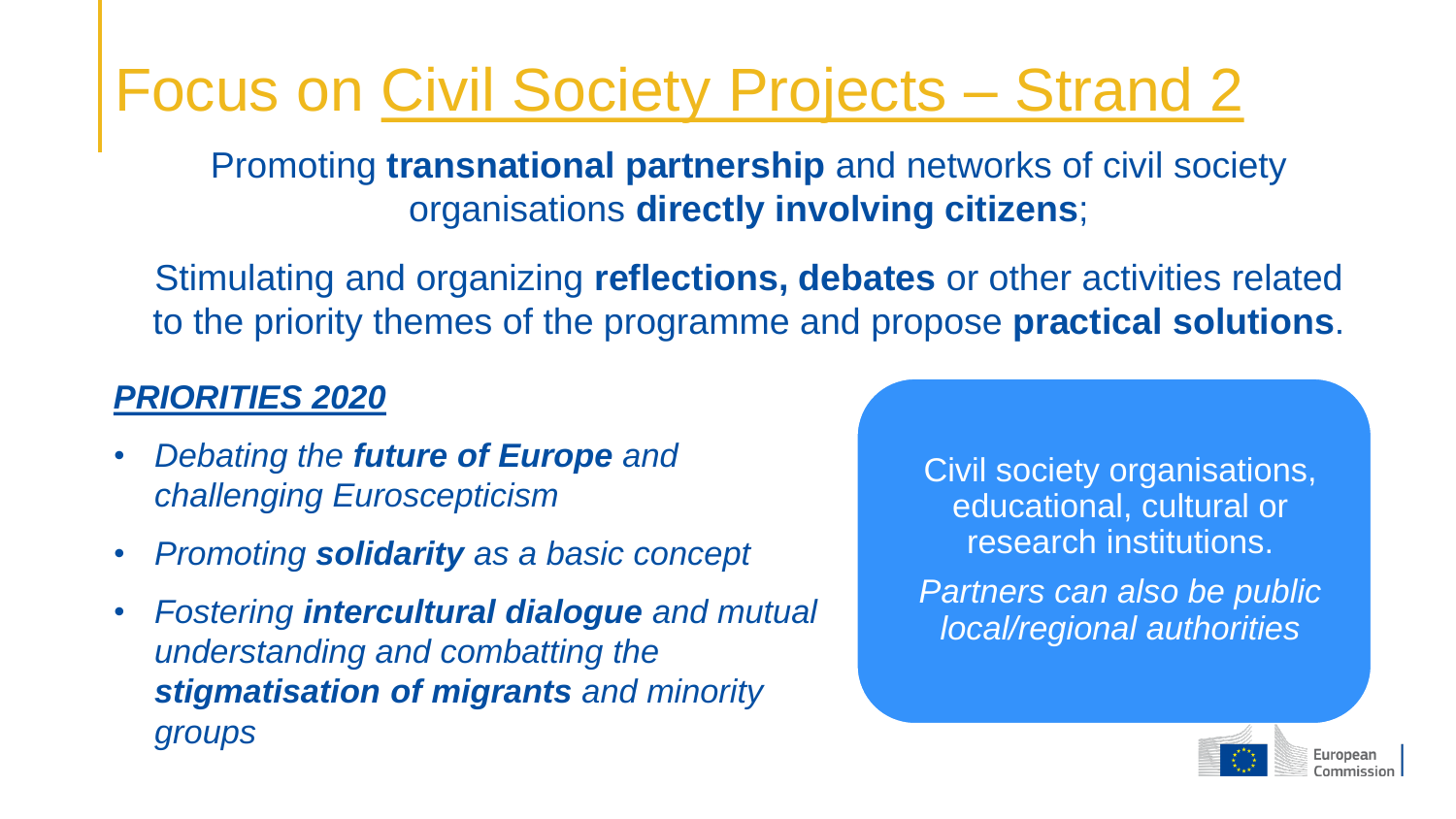#### Results 2020 - projects submitted / selected

Action Grants 2020

#### **Action grants:**

 applications submitted projects selected **21%** success rate

**+ 30 Operating Grants** 

**+ 28 Contact Points** <sup>0</sup>



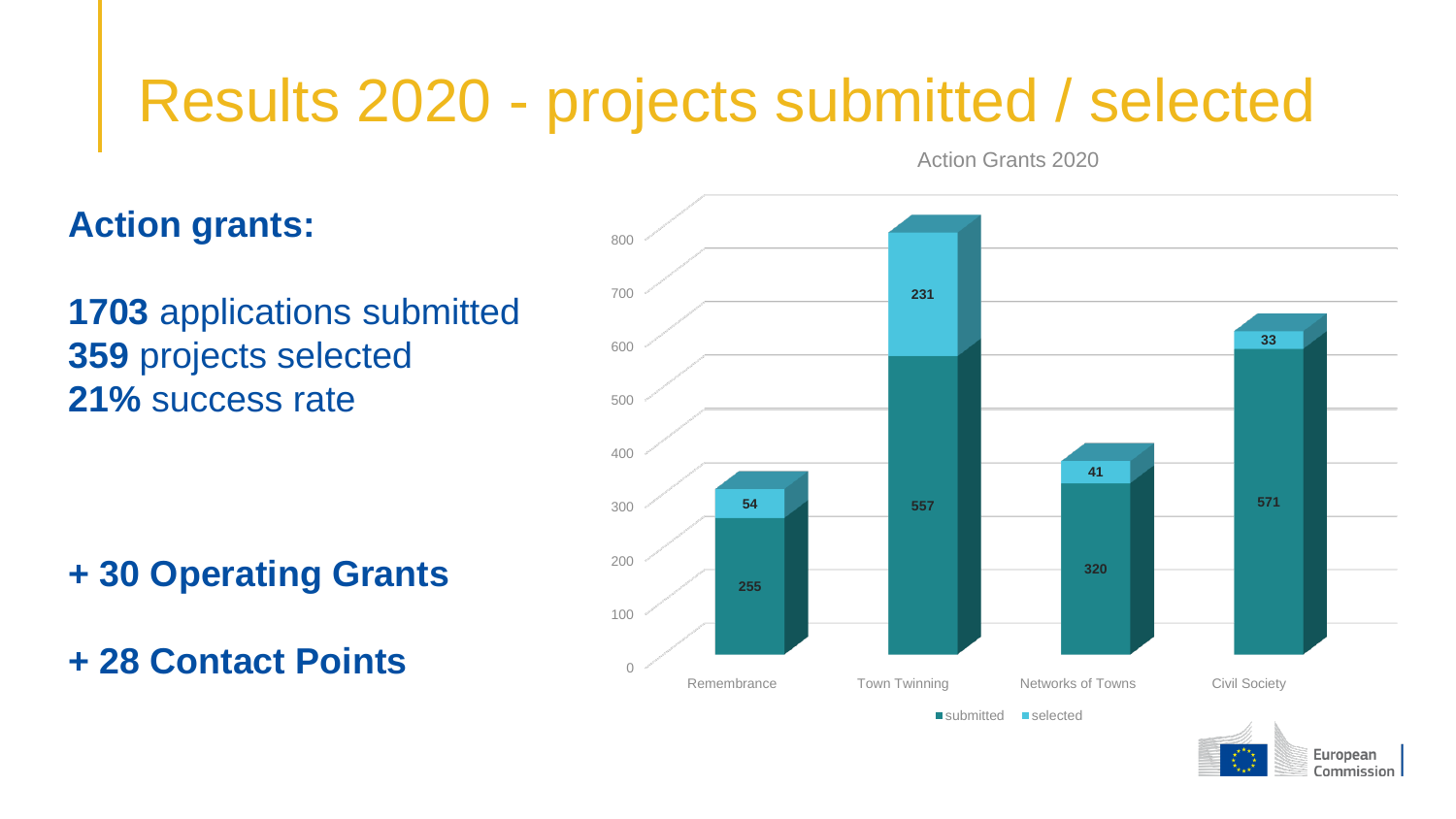#### Results 2014-2020 – 7 ans

- **≻ More than 14.000 applications** submitted
- **≻ Around 2.500 applications** selected
- Selection rate **17,8%**
- **34 countries** involved

*(28 EU members + 6 Non-EU)*



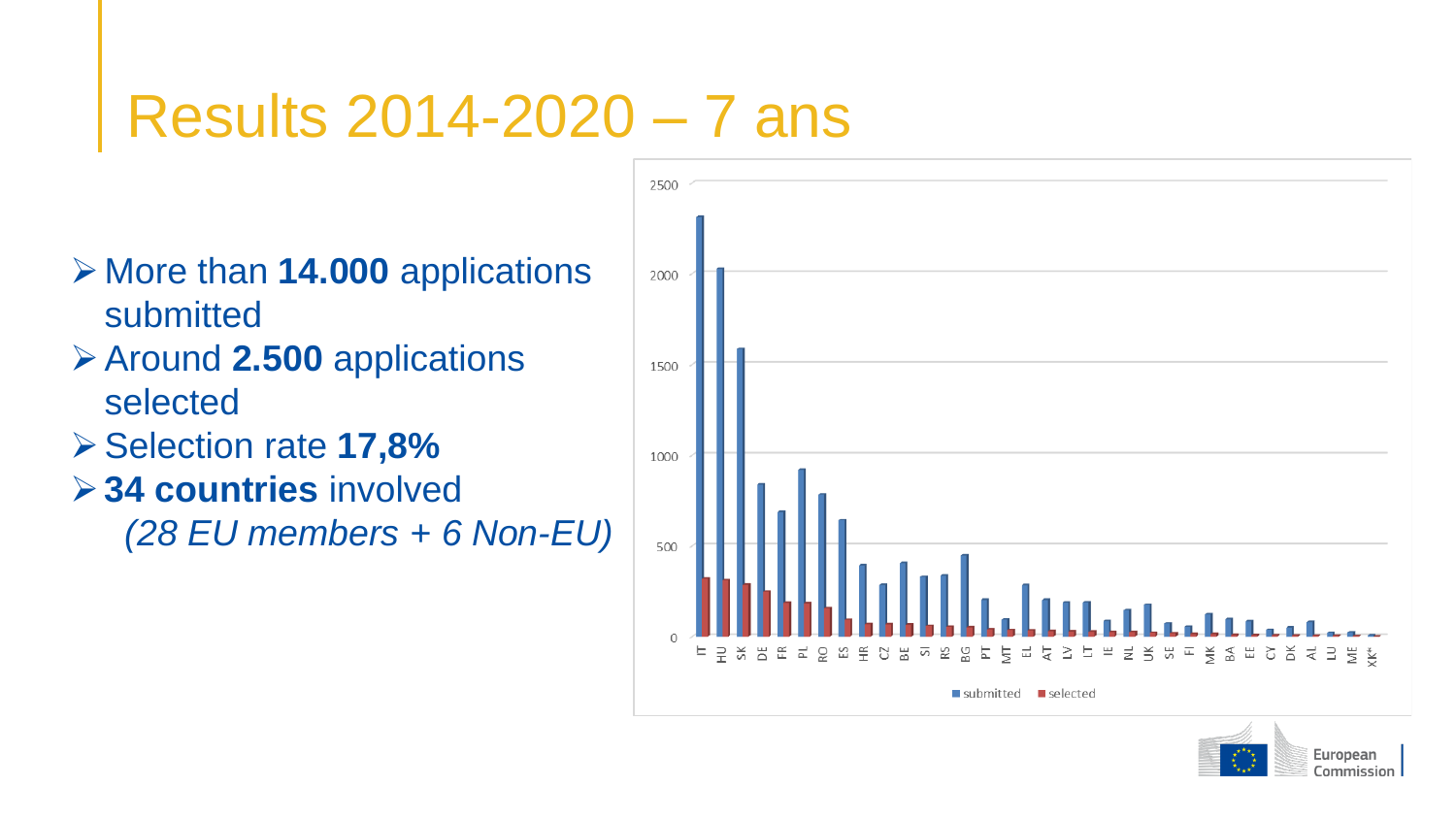#### Projects finalised in 2020













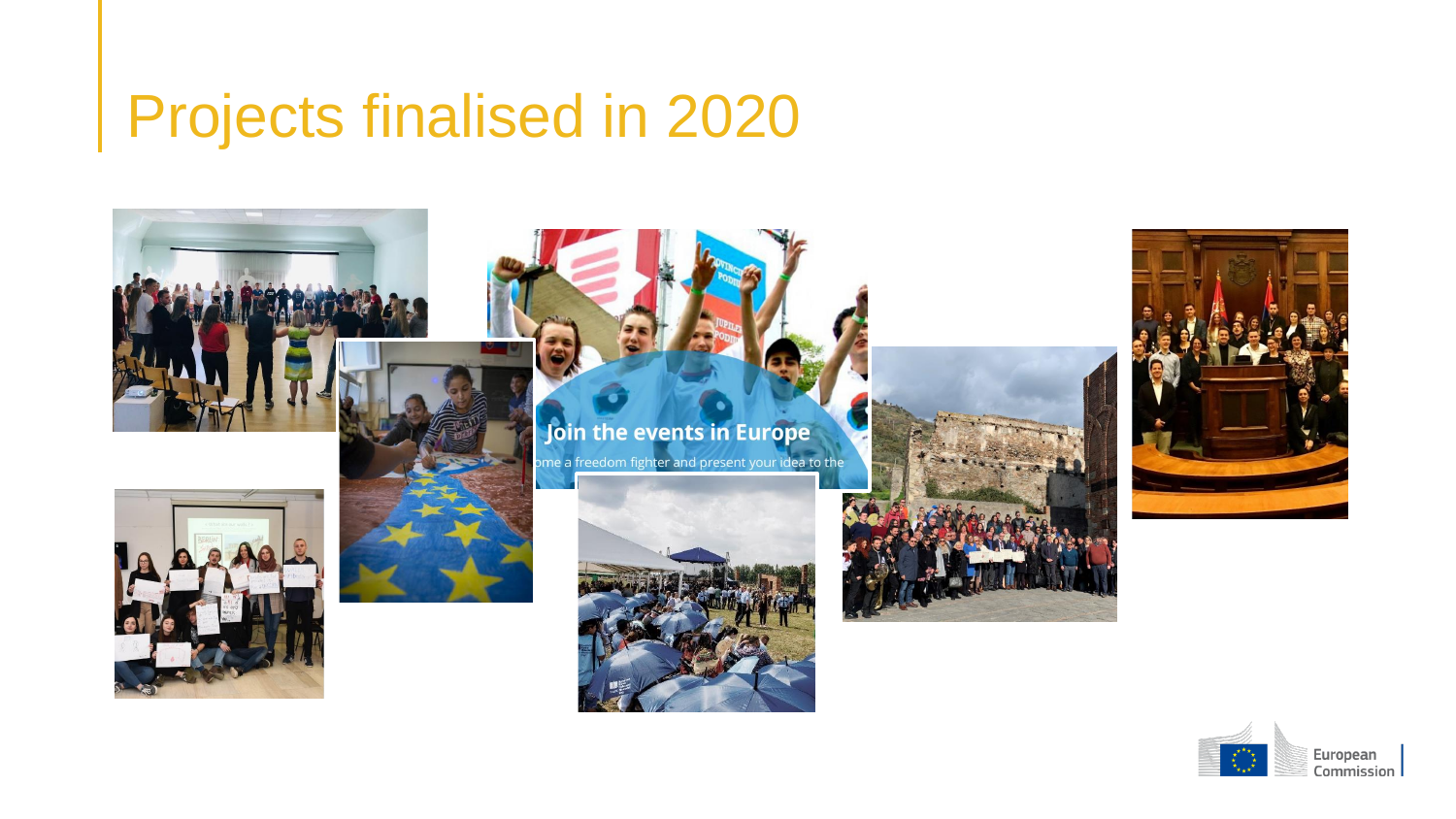#### Reports 2020 and 2014-2020



*https://op.europa.eu/en/publication[detail/-/publication/9d2061b6-cf15-](https://op.europa.eu/en/publication-detail/-/publication/9d2061b6-cf15-11eb-ac72-01aa75ed71a1) 11eb-ac72-01aa75ed71a1*

*https://op.europa.eu/en/publication[detail/-/publication/85b57914-bdcd-11eb-](https://op.europa.eu/en/publication-detail/-/publication/85b57914-bdcd-11eb-8aca-01aa75ed71a1/language-en/format-PDF/source-225131643)8aca-01aa75ed71a1/languageen/format-PDF/source-225131643*



The aim of the Europe of Citizens Programme is to contribute to citizens' understanding of the history values and diversity of the EU and to foster conditions for civic participation and engagement at EU level



The Europe for Citizens programme raised awareness on remembrance, common history and Union's values and encouraged democratic and civic participation of European citizens. By addressing the programme multiannual priorities, the projects fostered intercultural dialogue and solidarity, promoted cultural heritage and diversity and reflected on European history, drawing lessons for today. Citizens were directly involved in debates and exchanges about the future of Europe and other themes of common interest, actively participating in the Union policy making process

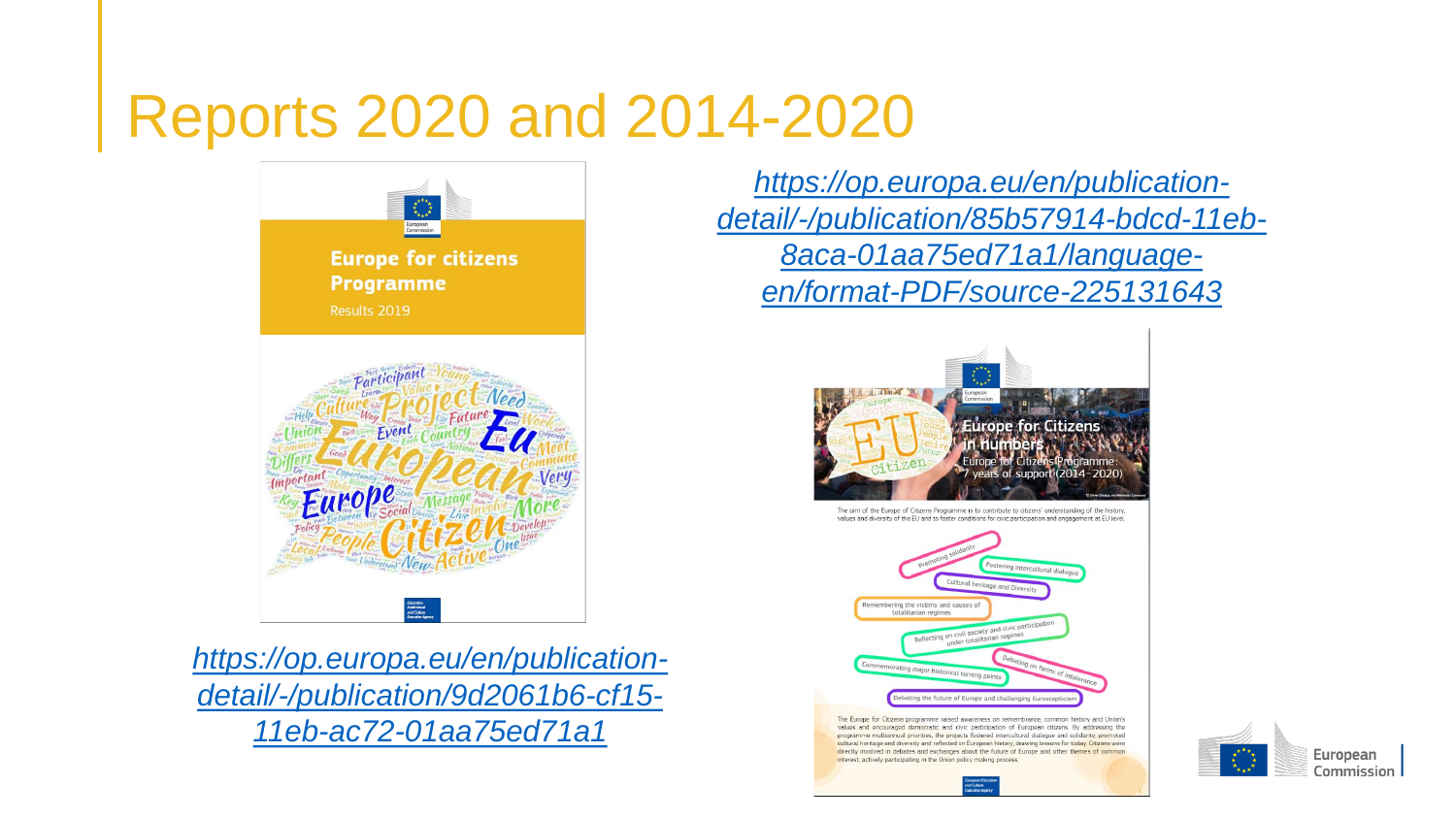## The 'new' programme:

## Citizens, Equality, Rights and Values Programme (CERV) - 2021-2027

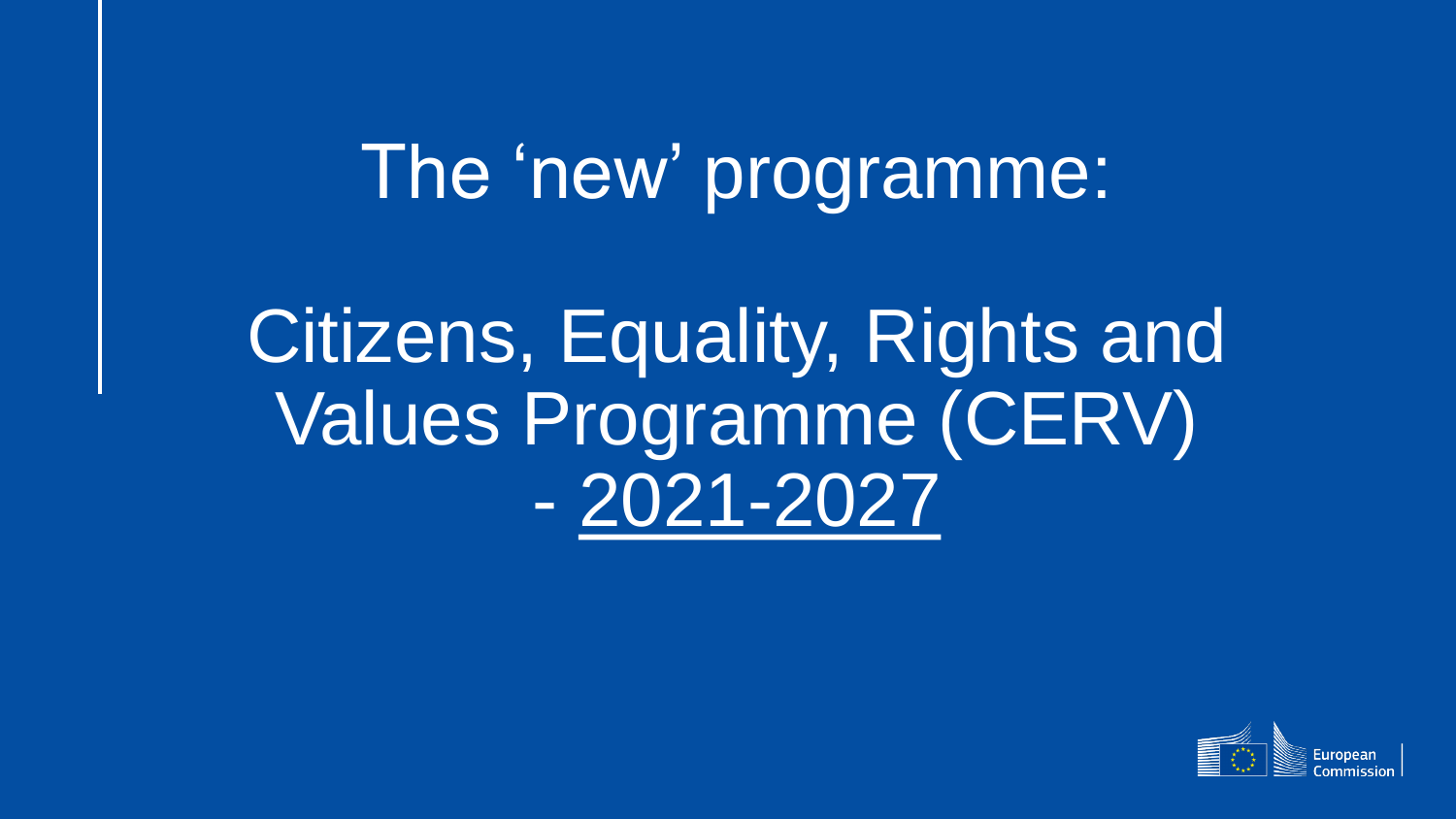**Objectives** *It brings toghether the former It brings toghether the former Europe for Citizens and Europe for Citizens and Rights, Equality and Citizenship Programmes*

to protect and promote Union values (**Union values Strand**)

 $\triangleright$  to promote rights, non-discrimination and equality, including gender equality, and to advance gender mainstreaming (**equality, rights and gender equality Strand**)

to promote citizens' engagement and participation in the democratic life of the Union and to raise awareness of their common European history (**citizens' engagement and participation Strand)**

to prevent and combat gender-based violence and violence against children (**Daphne Strand**).

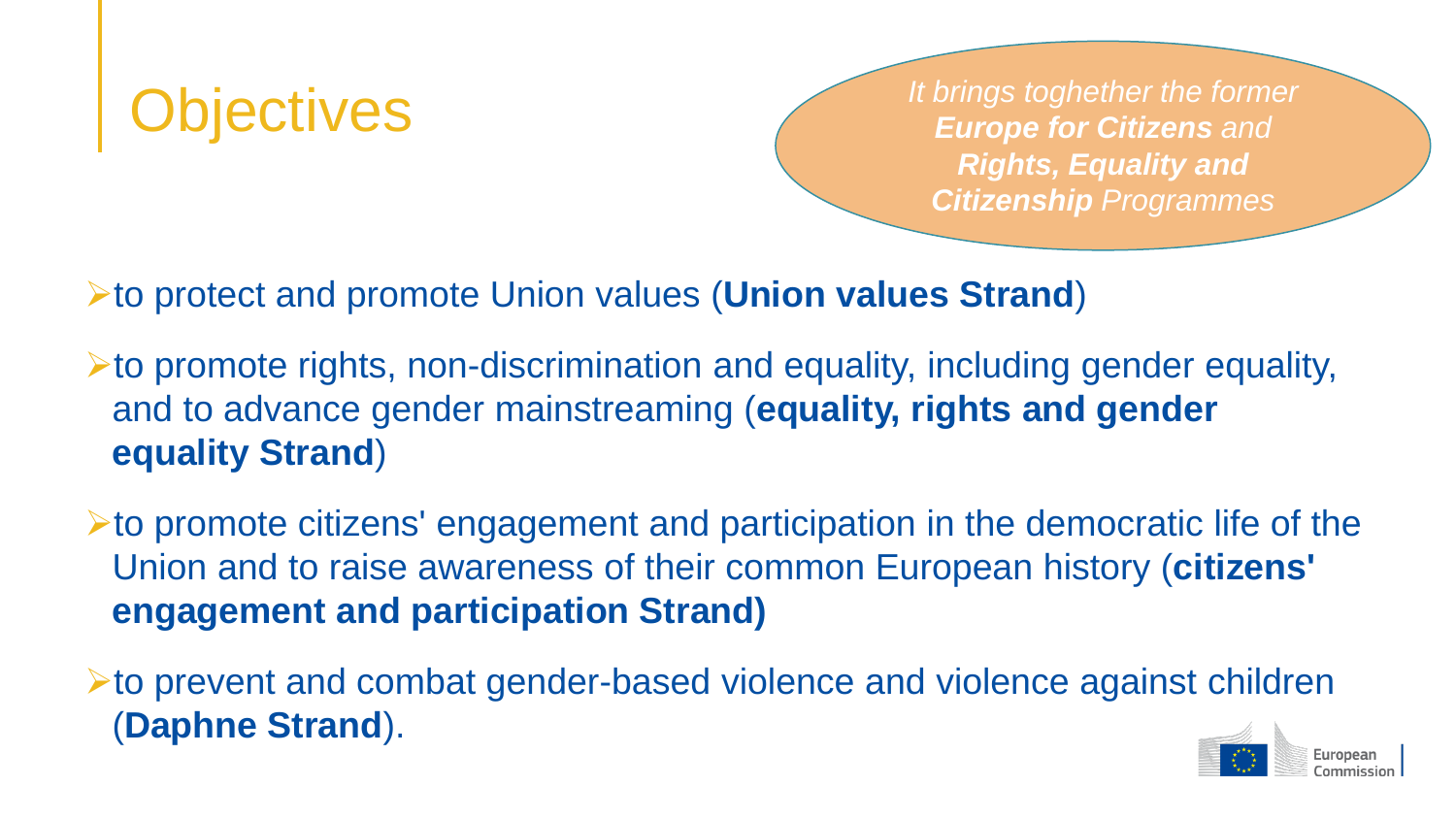#### Roles

• The **European Commission (DG JUST**) is responsible for the policy (work programmes and strategies) and the implementation of the

**Example 2 Fequality, rights and gender equality Strand and** 

 $\triangleright$  the Daphne Strand

- The **EACEA Agency** is responsible for the implementation of
	- the Union values Strand and
	- the citizens' engagement and participation Strand

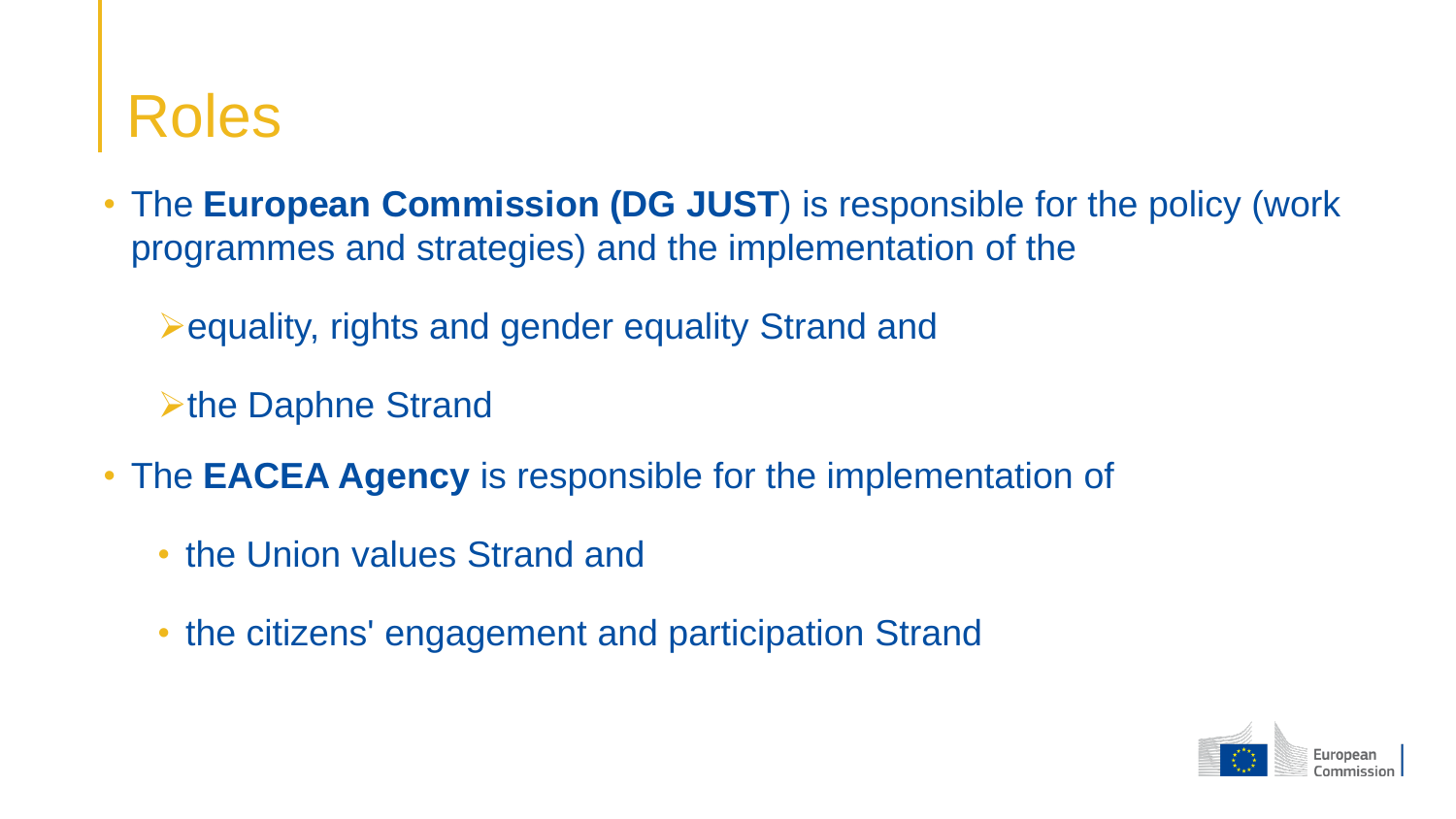

CERV multiannual **work programme for 2021-2022**:

[https://ec.europa.eu/info/sites/default/files/1\\_en\\_annexe\\_acte\\_autonome\\_part1](https://ec.europa.eu/info/sites/default/files/1_en_annexe_acte_autonome_part1_v8.pdf) \_v8.pdf

Calls are and will be published in the *Funding & Tender* portal:

https://ec.europa.eu/info/funding[tenders/opportunities/portal/screen/programmes/cerv](https://ec.europa.eu/info/funding-tenders/opportunities/portal/screen/programmes/cerv)

Call for proposals on **Citizens' engagement and participation** will be published before the end of the year 2021.